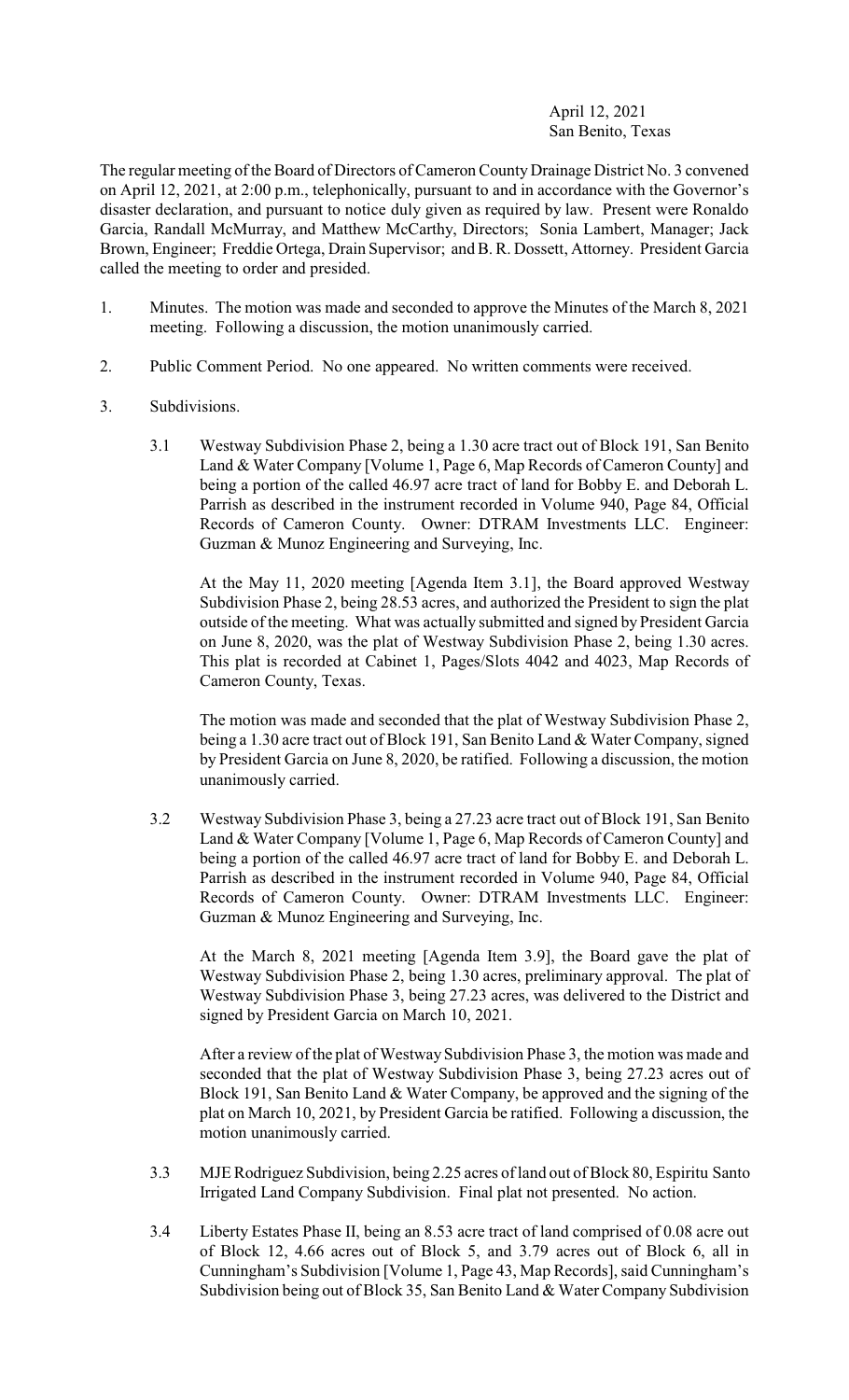[Volume 1, Page 6, Map Records]. There are still several issues that need correction by the Developer before the Drainage District can accept the seep drain.

- 3.5 A.M. Betancourt Subdivision, being 1.0 acre out of Block 15, San Benito Land & Water Company Subdivision. Final plat not presented. No action.
- 3.6 Rancho Monteagua Subdivision–Guzman & Munoz, being 20.33 acres out of Block 215, San Benito Land & Water Company Subdivision. Final plat not presented. No action.
- 3.7 Las Villas Del Rio Subdivision, being an 8.3 acre tract out of Block 257, San Benito Land & Water Company Subdivision [Volume 1, Page 25, Map Records]. Discussed under Agenda Item 7.3.
- 3.8 San Jose Nagel 7 Subdivision-Rios Surveying (29.76 acres out of Blocks 99, 100, 119, 120, SBICO). Plat not presented. No action.
- 3.9 Petunia Acres Subdivision–Rios Surveying (2 acres out of Block 129, ESILCo.) Plat not presented. No action.
- 3.10 Del Rio Subdivision Phases VI-VII–being 22.4 acres out of Blocks C & D, James Dickinson Subdivision. Corrections to plat required. Corrected plat will be submitted at the next meeting.
- 3.11 3C Subdivision–being 40 acres out of Block 129, SBL& WCo. Corrections to plat required. Corrected plat will be submitted at the next meeting.
- 4. Audit of fiscal year ending September 30, 2020. Mr. Berkman has not completed the audit.
- 5. Equipment–Brushcutter.
	- 5.1 Open Bids for Replacement of Brushcutter Destroyed by Fire on March 3, 2021. Manager Lambert recommended that the District purchase a used machine now, then purchase two new machines in the fiscal year that will commence October 1, 2021, whereupon the used machine will become the District's spare machine. Manager Lambert presented the bid of H & V Equipment Services for a used 2006 John Deere 5425 Tractor with 60 inch mower in the amount of \$38,950.00.
	- 5.2 Consider and Take Action to Accept Bid for Brushcutter to Replace Brushcutter Destroyed by Fire on March 3, 2021. The motion was made and seconded that the District accept the bid of H & V Equipment Services in the amount of \$38,950.00 for the used 2006 John Deere 5425 Tractor with 60 inch mower. Following a discussion, the motion unanimously carried.
	- 5.3 Status Report on Insurance Claim for Brushcutter Destroyed by Fire on March 3, 2021. The claim is still pending.
- 6. Projects.
	- 6.1 Drain A Improvement Grant. No change in status. Still waiting on the General Land Office to close out the Grant. This item will be removed from the agenda until there is a change in status.
	- 6.2 TWDB #40023 Flood Protection Study-Texas Water Development Board Grant/Hydrologic and Hydraulic Model Update. The TWDB requires that the District open an escrow account into which grant funds will be deposited. Manager Lambert recommended that the escrow account be opened with the District's depository, First Community Bank. President Garcia advised that he owns stock in the bank and abstained from any discussion and consideration of the matter. The motion was made by Matthew McCarthy and seconded by Randall McMurray that the following resolution be adopted. Following a discussion the motion carried, with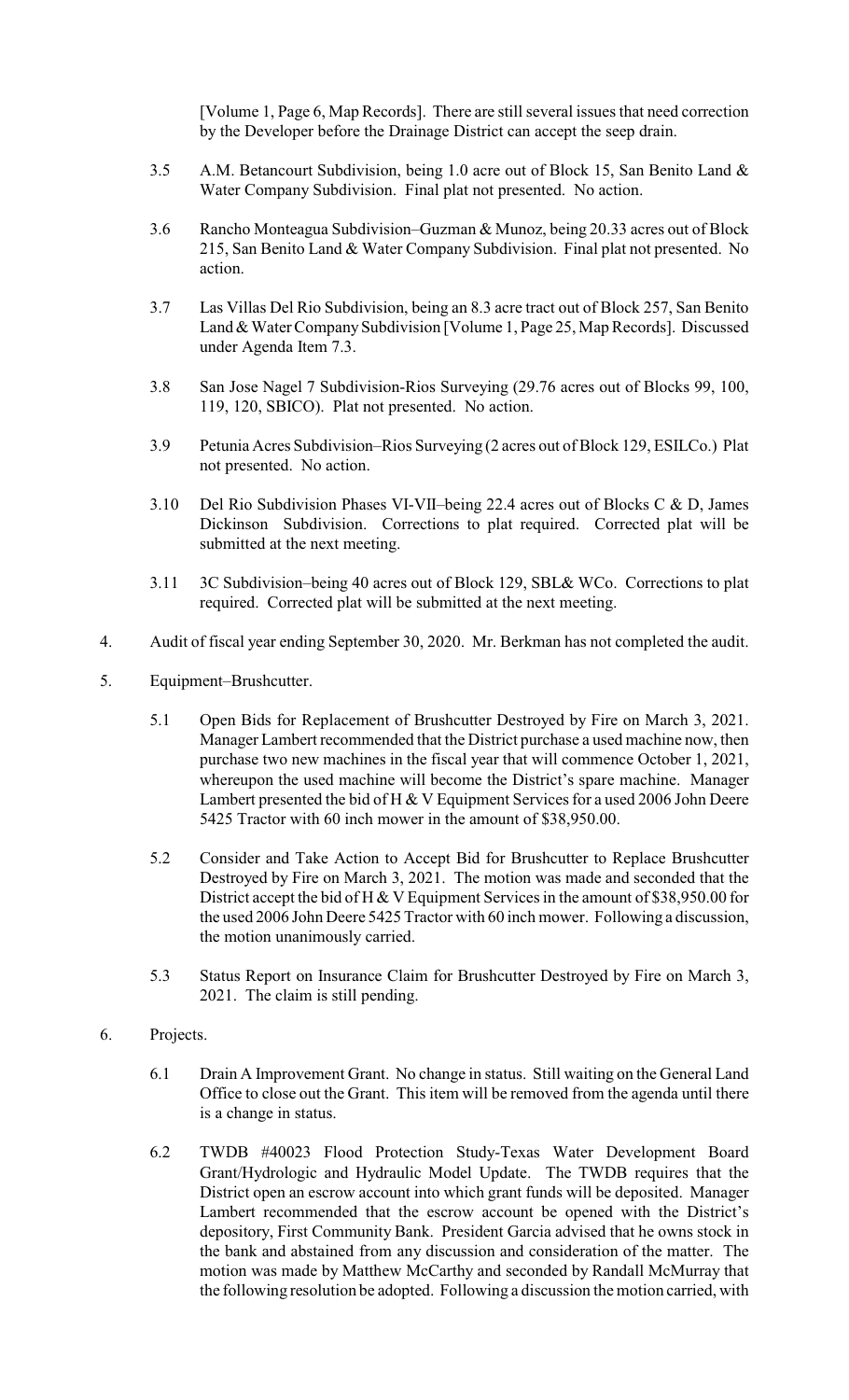Ronaldo Garcia abstaining.

- 6.3 Receive Reports On Any Other Pending or Proposed Project. None.
- 7. Agreements/Rights-of-Way/Permits/Interlocal Cooperation Contracts.
	- 7.1 Drain C/Drain C-Right–License for Down Drain in Block 179, San Benito Land & Water Co. for UTRGV Neuroscience Facility/Building. License Agreement not finalized. The license agreement has been completed, but a correction to the plans is required. The revised plan has not been received.
	- 7.2 Drain 383: Request of Ciro and Rhonda Garza for Road Crossing. License Agreement not finalized.
	- 7.3 Request of Chet Monigold, Owner of 8.3 Acre Tract Out of Block 257, San Benito Land & Water Company Subdivision [Volume 1, Page 25, Map Records], being Developed as Las Villas Del Rio Subdivision, for License Agreement. The 8.3 acres is in a 21.75 acre tract of which Rise Rio Hondo LP is the owner of record. There is no document filed of record which conveys the 8.3 acres to Chet Monigold. The proposed subdivision is the west 8.3 acres of the 21.75 acre tract. Cameron County Irrigation District's Lateral S is along the east side of the 21.75 acre tract. The Irrigation District's seep ditch is on the west side of, adjacent and parallel to Lateral S. The Drainage District's Drain F is on the east side of, adjacent and parallel to Lateral S. The plan submitted by the owner's engineer shows that an open drain or swale will be constructed from the southeasterly corner to the 8.3 acre tract to the southeasterly corner of the 21.75 acre tract, where it will discharge into the seep ditch. The owner's engineer has reported that there is an underdrain which will carry stormwater from the seep ditch to Drain F, but has not provided a plan or map showing the location of the underdrain. A draft of the license agreement has been submitted to the Developer's engineer that disclaims any Drainage District responsibility for the underdrain, and disclaims any warranty that the underdrain is of the size needed to drain the property.
	- 7.4 Drain C/Drain C-Right: License Agreement to AEP for Underground Fiber Optic Line Crossing & Existing Aerial Transmission Line in Blocks 155 & 182, San Benito Land & Water Co. AEP paid the required fees and delivered the signed license agreement, but the signature page was a scan, not the original. The error has been brought to the attention of AEP. AEP has advised that it will deliver the original signature page to the District.
- 8. Donations.
	- 8.1 Drain A-6: Offer of Eduardo Cañas to Donate 80 Foot Wide Strip of Land Dedicated as "Drain Ditch ROW" on Plat of Cañas Subdivision [Cab. 1, Page/Slot 48-A, Map Records]. The subdivision plat says the subdivision was owned by Eduardo Cañas and Carlos Leal, now deceased. Eduardo Cañas and the widow of Carlos Leal have signed the donation deed. Carlos Leal had four children. The donation deed is presently being circulated among the four children.
	- 8.2 U.S. Landman, LP–Offer to Donate Drain for Oak Estates Subdivision in Block 95, Lon C. Hill Subdivision that Discharges into Drain C-Right in Block 189, San Benito Land & Water Company Subdivision. The owner signed and delivered the donation deed. President Garcia signed the acceptance this morning.
- 9. Annexation of Territory North of Arroyo Gardens (Shares 12 and 22). Drafts of the annexation petitions for Yountville Holdings and Rio Hondo Implement have been prepared. David Ybarra is preparing a map that shows the drains that will be conveyed to the District. This map will be used by Engineer Brown to finalize the metes and bounds descriptions of the drains to be conveyed to the District.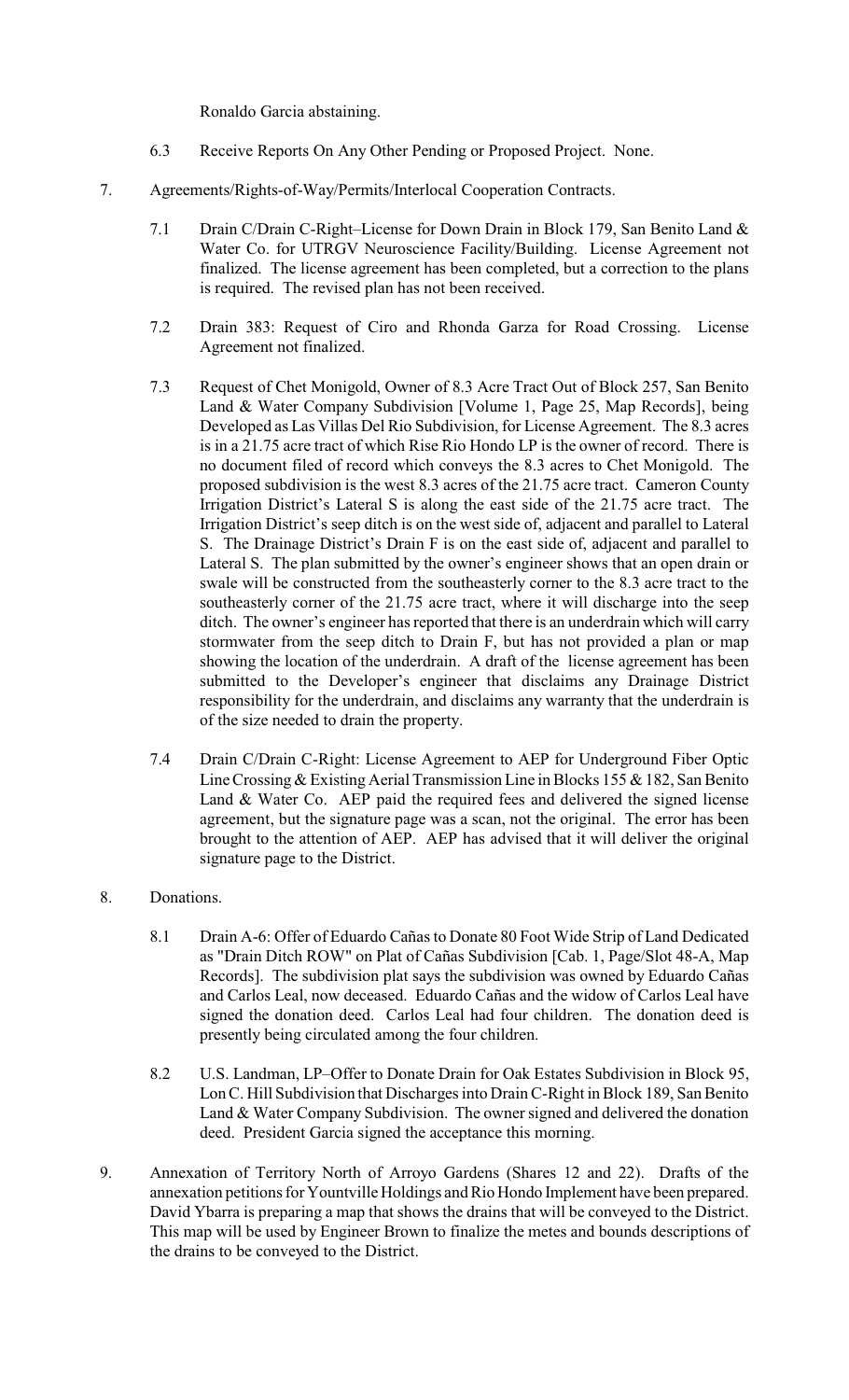## 10. Reports.

## 10.1 Financial.

- (a) Financial Report for Month of March 2021. Presented and reviewed.
- (b) Financial Report for Current Fiscal Year Through March 31, 2021. Presented and reviewed.
- (c) Investment Report for  $1<sup>st</sup>$  Quarter of 2021. Presented and reviewed.
- 10.2 Manager. All matters discussed under other Agenda items.
- 10.3 Attorney. *Cameron County Drainage District No. 3 and Cameron County Irrigation District No. 2, et al. vs. City of San Benito*. No report.
- 10.4 Engineer. All matters discussed under other Agenda items.
- 10.5 Drain Supervisor. Report of work accomplished in the month of March 2021 presented.
- 10.6 City of San Benito. No one appeared on behalf of the City.
- 11. Payment of Accounts, Wages, and Directors' Services.
	- 11.1 The motion was made and seconded that issuance of the following checks issued between the March 8, 2021 meeting and this meeting be ratified:

| 13231 : First Community Bank           | Payroll 03/18/21                        | \$31,022.03 |
|----------------------------------------|-----------------------------------------|-------------|
| 13232 : Texas Child Support SDU        | Employee Wage Withholding-Child Support | \$422.77    |
| 13233 : Alexander Business Development | MS4                                     | \$1,000.00  |
| $13234$ : Dainamik                     | <b>GPS</b> Monitoring                   | \$1,015.00  |
| 13235 : Hardware Software              | <b>Computer Repairs</b>                 | \$80.00     |
| 13236 : Holt Company of Texas          | Machine Repairs                         | \$630.00    |
| 13237 : Lincoln National Life          | Life Insurance                          | \$236.16    |
| 13238 : Matt's Cash & Carry            | Warehouse Repair                        | \$57.52     |
| 13239 : O'Reilly Auto Parts            | Machine Repairs                         | \$1,319.09  |
| 13240 : Purchase Power                 | Postage                                 | \$9.06      |
| 13241 : Rainbow Sprinkler Systems      | Sprinkler Repair                        | \$167.33    |
| 13242 : Rio Valley Pipe Ltd.           | Drain Repairs                           | \$2,938.00  |
| 13243 : First Community Bank           | Petty Cash                              | \$477.68    |
| $13244$ : AFLAC                        | Health Insurance                        | \$386.04    |
| 13245 : First Community Bank           | Payroll 04/01/21                        | \$30,557.28 |
| 13246 : Texas Child Support SDU        | Employee Wage Withholding-Child Support | \$422.77    |
| <b>TOTAL</b>                           |                                         | \$70,740.73 |

Following a discussion, the motion unanimously carried.

## 11.2 The motion was made and seconded that these checks be issued:

| 13247 : Allstate Insurance Co.             | Insurance                         | \$74.67     |
|--------------------------------------------|-----------------------------------|-------------|
| 13248 : AguaWorks Pipe & Supply            | Drain Pipe                        | \$2,251.22  |
| 13249 : Arroyo Conservancy                 | MS4 Compliance                    | \$2,500.00  |
| 13250: AT&T Mobility                       | Wireless Phone                    | \$191.90    |
| 13251 : Blue Cross & Blue Shield           | Health Insurance                  | \$14,526.12 |
| 13252 : Cameron County Irrigation Dist. #2 | Reimbursement                     | \$19,253.80 |
| 13253 : Dell Marketing LP                  | Computers                         | \$1,784.00  |
| 13254 : East Rio Hondo Water Supply Corp.  | Office/Shop/Warehouse: Water Bill | \$71.96     |
| 13255 : Ferguson Waterworks                | <b>Safety Supplies</b>            | \$676.00    |
| 13256 : Firestone                          | Machine Repairs                   | \$1,015.98  |
| 13257 : Gateway Printing                   | Office Supplies                   | \$334.68    |
| 13258 : Gigabit Communications             | Uverse/Internet                   | \$200.00    |
| 13259 : Grajale's Tire Shop                | Flat Repairs                      | \$7.00      |
| 13260 : H & V Equipment                    | Machine Repairs                   | \$5,308.98  |
| 13261 : Hardware Software                  | Computer Repair                   | \$280.00    |
| 13262 : Nelda Hernandez                    | Janitorial                        | \$275.65    |
| 13263 : Hollon Oil Company                 | Hydraulic Oil                     | \$3,451.95  |
| 13264 : John Deere & Company               | Machine Repairs                   | \$1,520.13  |
| 13265 : Sonia Lambert                      | Phone Allowance                   | \$125.00    |
| 13266 : Luis Coronado                      | Weld Repairs                      | \$400.00    |